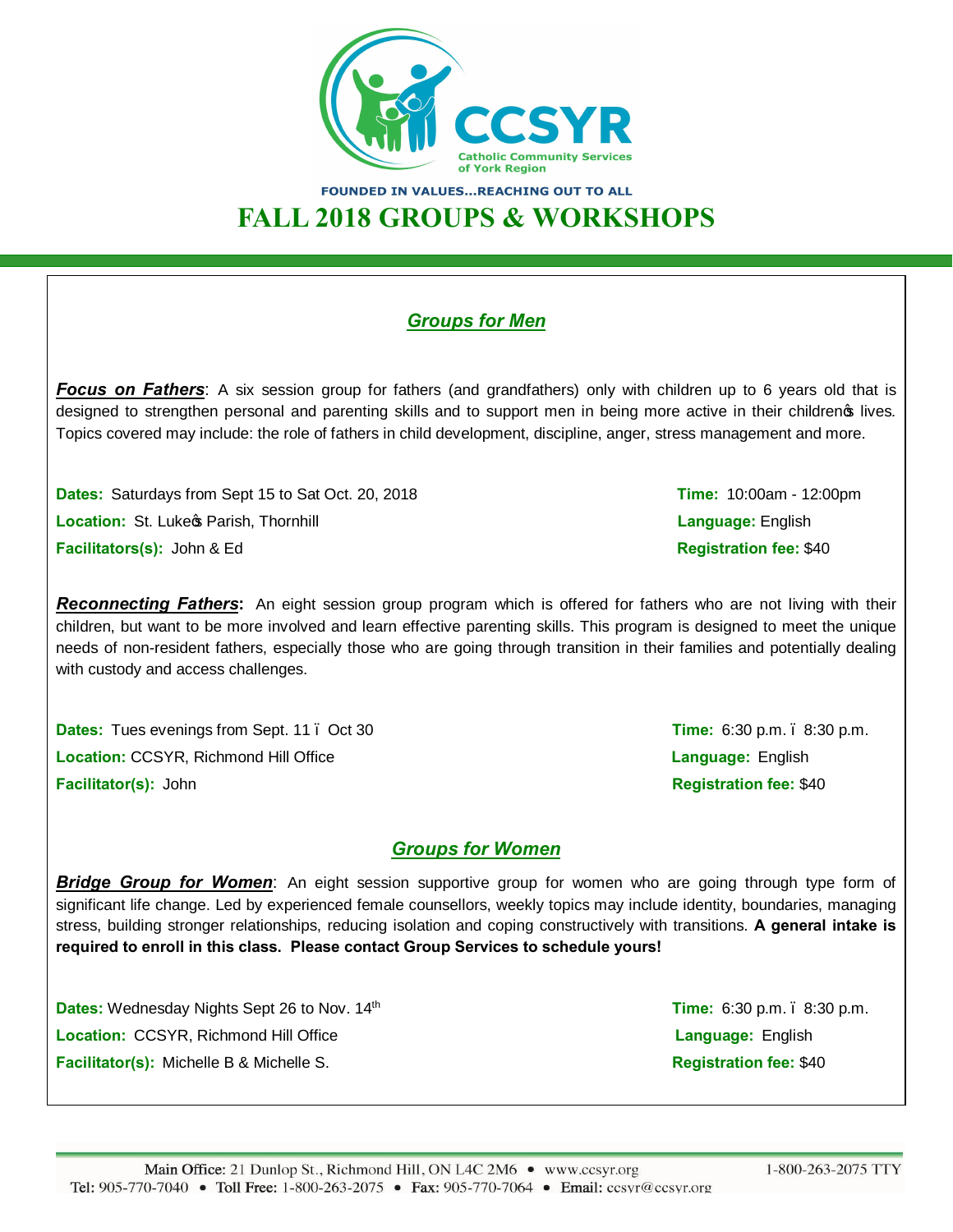## *Groups for Women (continued)*

*Newcomer Women's Support Group:* An eight session supportive group for newcomer women to meet with other members of their community to share their experiences, build up community connection and discusses topics of interest, including: self-esteem, stress, isolation, family relationships, women thealth and immigration related issues.

#### **Registration fee:** \$20

**Dates:** Thursdays, from November 1 to December 20<sup>th</sup> **Time:** 6:00 – 8:00 p.m. **Location:** Ontario Early Years Centre, Newmarket **Language: Spanish** *Language: Spanish* **Language: Spanish Facilitator(s):** Zully / Coral **Child-minding Available!**

**Dates:** Thursdays from Sept 6 to Oct 25 **Time:** 10:00am – 12:00pm **Location:** CCSYR, Richmond Hill **Language: Korean Facilitator(s):** Jiyoun & Hanna

**Dates:** Sat. Sept 15 to Sat. Nov. 3, 2018 **Time:** 10:00am – 12:00pm **Location:** CCSYR, Richmond Hill Office **Language: Russian Language: Russian Facilitator(s):** Anna K.

## *Groups for Parents*

**Preparing New Parents Program:** A five session group program for couples expecting their first child or whose youngest child is less than 2 years old to help couples adjust to their new roles and relationship after child birth. Topics may include: managing with stress, food & nutrition for parent and baby, introducing solids, basic first aid / CPR (noncertificate), home safety, dealing with sleep challenges, supporting your partner etc.

**Registration fee for all parenting programs:** \$20/individual

**Dates:** TBA **Time:** TBA

**Location:** TBA Richmond Hill **Language: Cantonese**

**Facilitator(s):** Denise

**Dates:** Tuesdays from October 2 – October 30 **Time:** 10:00am – 11:30am

**Location:** TBA Richmond Hill **Language: English**

**Facilitator:** Life With A Baby / Jill Franks